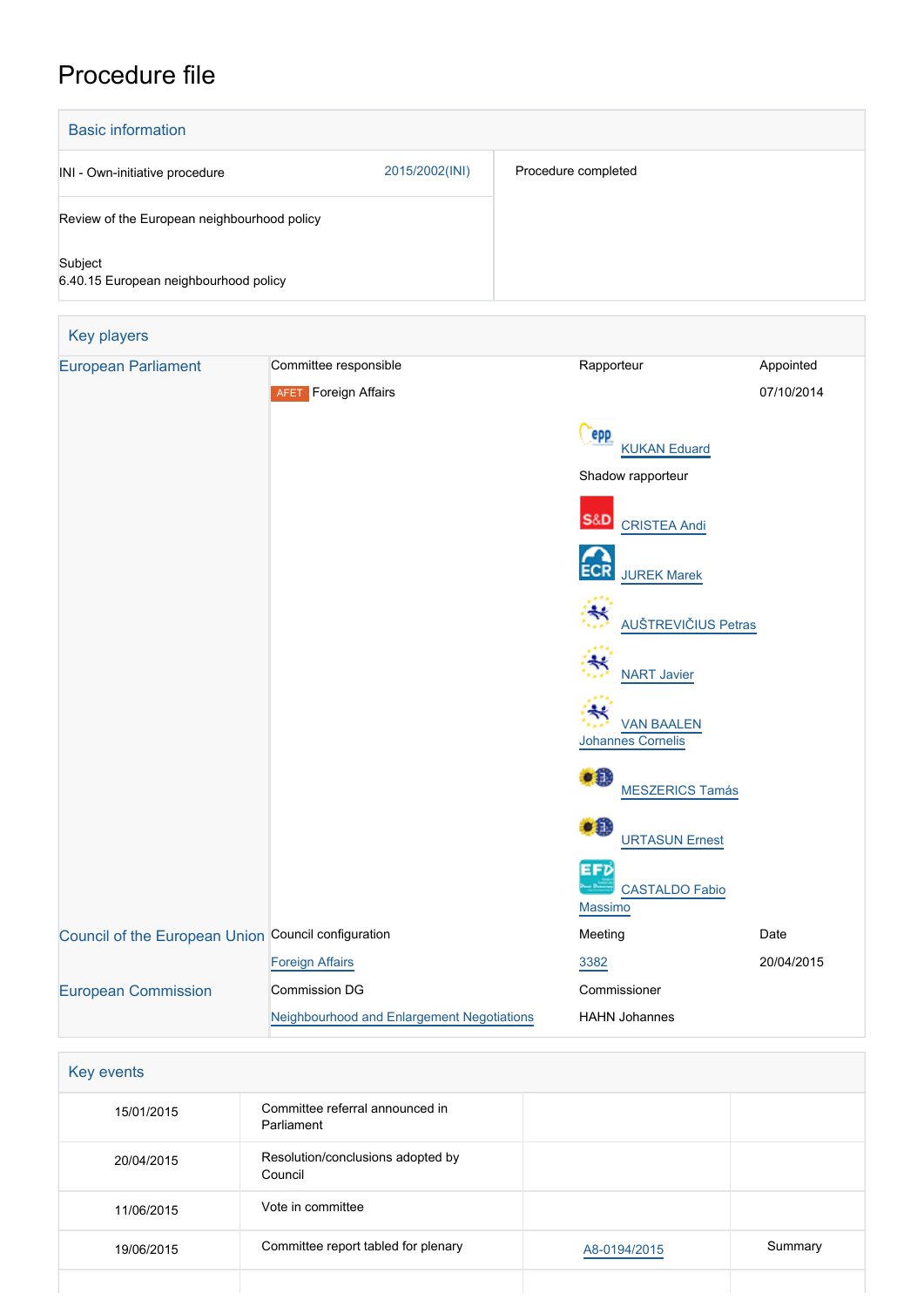| 08/07/2015 | Debate in Parliament           |              |         |
|------------|--------------------------------|--------------|---------|
| 09/07/2015 | Results of vote in Parliament  |              |         |
| 09/07/2015 | Decision by Parliament         | T8-0272/2015 | Summary |
| 09/07/2015 | End of procedure in Parliament |              |         |

| <b>Technical information</b> |                                |  |
|------------------------------|--------------------------------|--|
| Procedure reference          | 2015/2002(INI)                 |  |
| Procedure type               | INI - Own-initiative procedure |  |
| Procedure subtype            | Initiative                     |  |
| Legal basis                  | Rules of Procedure EP 54       |  |
| Other legal basis            | Rules of Procedure EP 159      |  |
| Stage reached in procedure   | Procedure completed            |  |
| Committee dossier            | AFET/8/02473                   |  |

## Documentation gateway

| Committee draft report                              | PE551.887    | 22/04/2015 | EP |         |
|-----------------------------------------------------|--------------|------------|----|---------|
| Amendments tabled in committee                      | PE557.155    | 13/05/2015 | EP |         |
| Amendments tabled in committee                      | PE557.192    | 13/05/2015 | EP |         |
| Committee report tabled for plenary, single reading | A8-0194/2015 | 19/06/2015 | EP | Summary |
| Text adopted by Parliament, single reading          | T8-0272/2015 | 09/07/2015 | EP | Summary |
| Commission response to text adopted in plenary      | SP(2015)575  | 01/12/2015 | EC |         |

## Review of the European neighbourhood policy

The Committee on Foreign Affairs adopted the own-initiative report by Eduard KUKAN (EPP, SK) on the review of the European Neighbourhood Policy (ENP).

The report stressed that the ENP is an essential part of the EU´s foreign policy and must remain a single policy. An effective ENP is vital to enhance the EUs foreign policy credibility and global positioning.

The Neighbourhood is currently in a state of flux due to the increasing number of long-standing and newly emerging security challenges, and is less stable, considerably less secure and facing a more profound economic crisis than when the ENP was launched.

Revised policy: the revised policy should be based on mutual accountability and shared commitment to EU values and principles. Despite the complexities and challenges in practice, the EU must remain steadfastly in support of transition processes in all and any countries and democratisation, respect for human rights and the rule of law.

Developments in the region since 2004, but in particular in the last few years, have shown the ENP to be unable to respond adequately and promptly to rapidly changing and challenging circumstances.

This report stressed the importance, necessity and timeliness of the review of the ENP and emphasised that the revised ENP should be able to provide a quick, flexible and adequate response to the situation on the ground. According to Members, the ENP should become a stronger, more political and more effective policy.

The report stated that the renewed policy must be more strategic, focused, flexible and coherent, and politically driven. The EU is called upon to formulate a clear and ambitious political vision on the ENP, and to pay special attention to its own political priorities in the Eastern and Southern neighbourhoods, taking into account the different challenges facing countries in each region.

Resources: Members regret the limited resources allocated to the EUs cooperation with its partners within its neighbourhood, notably in comparison with the significantly higher levels of resources invested in ENP countries by stakeholders from third countries. They noted that this undermines the EUs ability to promote and implement policies that are in line with its strategic interests in its neighbourhood. They stressed the need to streamline support and increase funds in this area as well as the need to strengthen accountability and transparency mechanisms in the partner countries in order to ensure that they have the capacity to absorb and spend the funds in an efficient and meaningful way.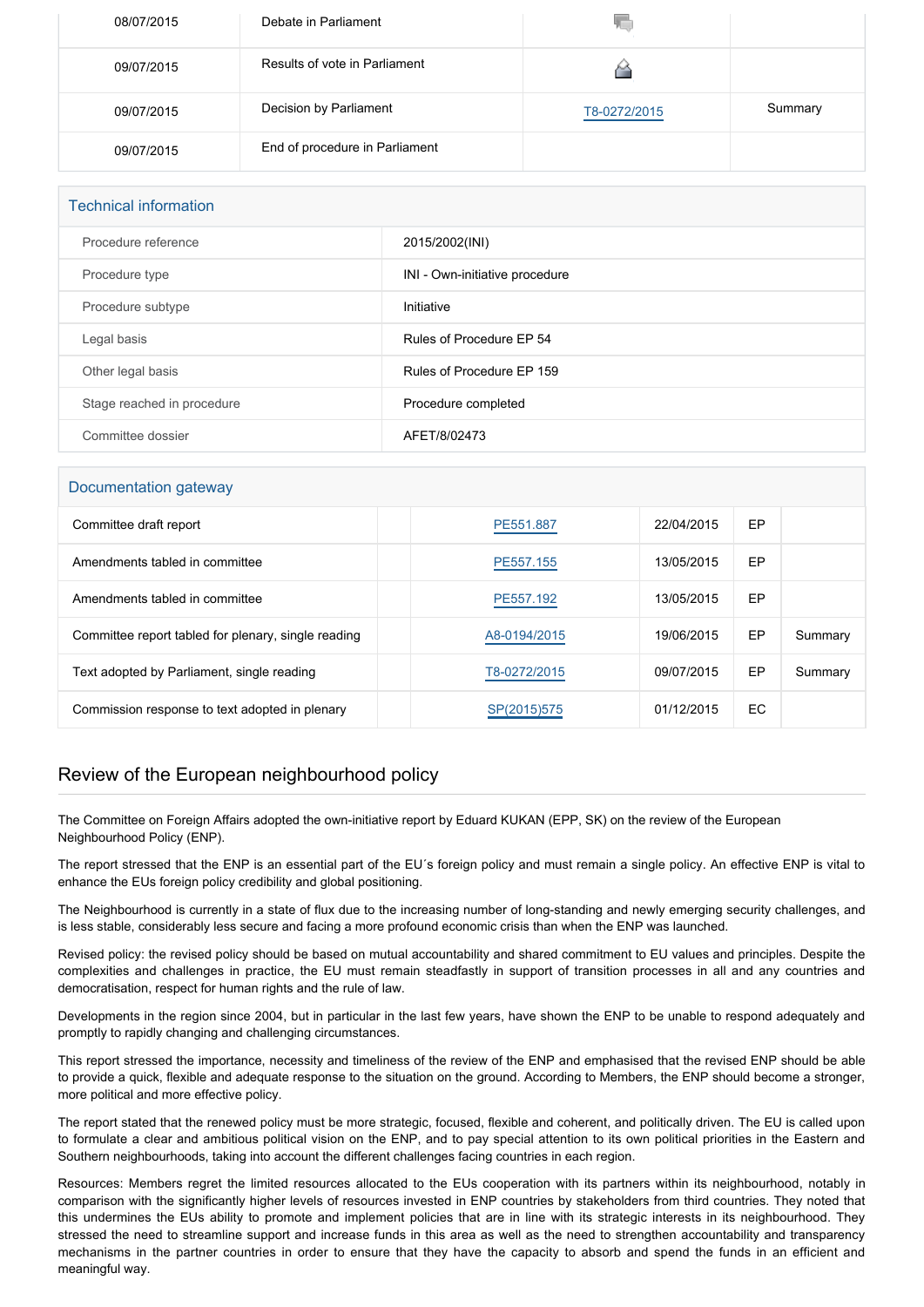Moreover, Members called for more coherence and consistency between the various EU external financing instruments and called on the Commission to allocate more resources to the European Endowment for Democracy (EED) which complements EU instruments with a new approach that is more flexible and responsive, gap-filling and financially efficient.

Members also considered that the EUs financial and technical assistance should be conditional on successful achievement of tangible benchmarks in the reform process, on the basis of which further support will be allocated.

Reshaping the European Neighbourhood Policy: Members stressed the need to reshape the ENP and for the technical aspects of the policy to be underpinned by a clear political vision. They stressed that enlargement policy and neighbourhood policy are separate policies with different objectives. However, they reiterated that European countries within the ENP, like any European country, can apply for EU membership if they satisfy the criteria and conditions of eligibility and admission under Article 49 TEU. The report underlined the continuous need to focus on strengthening and consolidating democracy, the rule of law, good governance, the independence of the judicial system, the fight

against corruption, respect for women, the rights of LGBTI persons, the rights of persons with disabilities, and the rights of persons belonging to ethnic minorities.

Members called for the ENP to be developed into a more tailor-made and flexible policy framework that is able to adapt to the diversity that exists among partner countries, and for a consistent implementation of the differentiated approach.

The need for a strong security component in the ENP has been stressed as well as for a closer coordination between the ENP and wider Common Foreign and Security Policy (CFSP) and Common Security and Defence Policy (CSDP) activities.

Parliamentary dimension: the parliamentary dimension of the policy needs to be reinforced by enhancing the effectiveness of the interparliamentary meetings and the joint parliamentary bodies established under agreements with the EU, and of the parliamentary assemblies. Members welcomed, in this context, the new approach that Parliament has adopted to parliamentary democracy support. They called for the Parliament to be involved in the implementation of the new ENP and to be kept regularly informed and consulted on its progress in the partner countries.

Assessment and visibility: the EU is called upon to:

- design a special mechanism for providing EU humanitarian assistance to the neighbourhood countries that would differ from the model used for third countries worldwide and would ensure high visibility for the EU and its political agenda, among other goals;
- strengthen its capacity to counter misinformation and propaganda campaigns against itself and its Member States which are aimed at diminishing their unity and solidarity;
- strengthen its visibility in order to show clearly its support for and engagement with and in the partner countries;
- prepare a clear communication strategy for societies in the ENP countries, in order to explain to them the benefits of the Association Agreements, including Deep and Comprehensive Trade Areas (DCFTAs), as a tool for modernising their political systems and economies.

## Review of the European neighbourhood policy

The European Parliament adopted by 460 votes to 61, with 55 abstentions, a resolution on the review of the European Neighbourhood Policy (ENP).

Parliament stressed that the ENP is an essential part of the EU´s foreign policy and must remain a single policy. An effective ENP is vital to enhance the EUs foreign policy credibility and global positioning.

The Neighbourhood is currently in a state of flux due to the increasing number of long-standing and newly emerging security challenges, and is less stable, considerably less secure and facing a more profound economic crisis than when the ENP was launched.

Revised policy: the revised policy should be based on mutual accountability and shared commitment to EU values and principles. Despite the complexities and challenges in practice, the EU must remain steadfastly in support of transition processes in all and any countries and democratisation, respect for human rights and the rule of law.

Developments in the region since 2004, but in particular in the last few years, have shown the ENP to be unable to respond adequately and promptly to rapidly changing and challenging circumstances.

Parliament stressed the importance, necessity and timeliness of the review of the ENP and emphasised that the revised ENP should be able to provide a quick, flexible and adequate response to the situation on the ground. According to Members, the ENP should become a stronger, more political and more effective policy.

The resolution stated that the renewed policy must be more strategic, focused, flexible and coherent, and politically driven. The EU is called upon to formulate a clear and ambitious political vision on the ENP, and to pay special attention to its own political priorities in the Eastern and Southern neighbourhoods, taking into account the different challenges facing countries in each region.

Resources: Members regret the limited resources allocated to the EUs cooperation with its partners within its neighbourhood, notably in comparison with the significantly higher levels of resources invested in ENP countries by stakeholders from third countries. They noted that this undermines the EUs ability to promote and implement policies that are in line with its strategic interests in its neighbourhood. They stressed the need to streamline support and increase funds in this area as well as the need to strengthen accountability and transparency mechanisms in the partner countries in order to ensure that they have the capacity to absorb and spend the funds in an efficient and meaningful way.

Moreover, Parliament called for more coherence and consistency between the various EU external financing instruments and called on the Commission to allocate more resources to the European Endowment for Democracy (EED) which complements EU instruments with a new approach that is more flexible and responsive, gap-filling and financially efficient.

Parliament also considered that the EUs financial and technical assistance should be conditional on successful achievement of tangible benchmarks in the reform process, on the basis of which further support will be allocated.